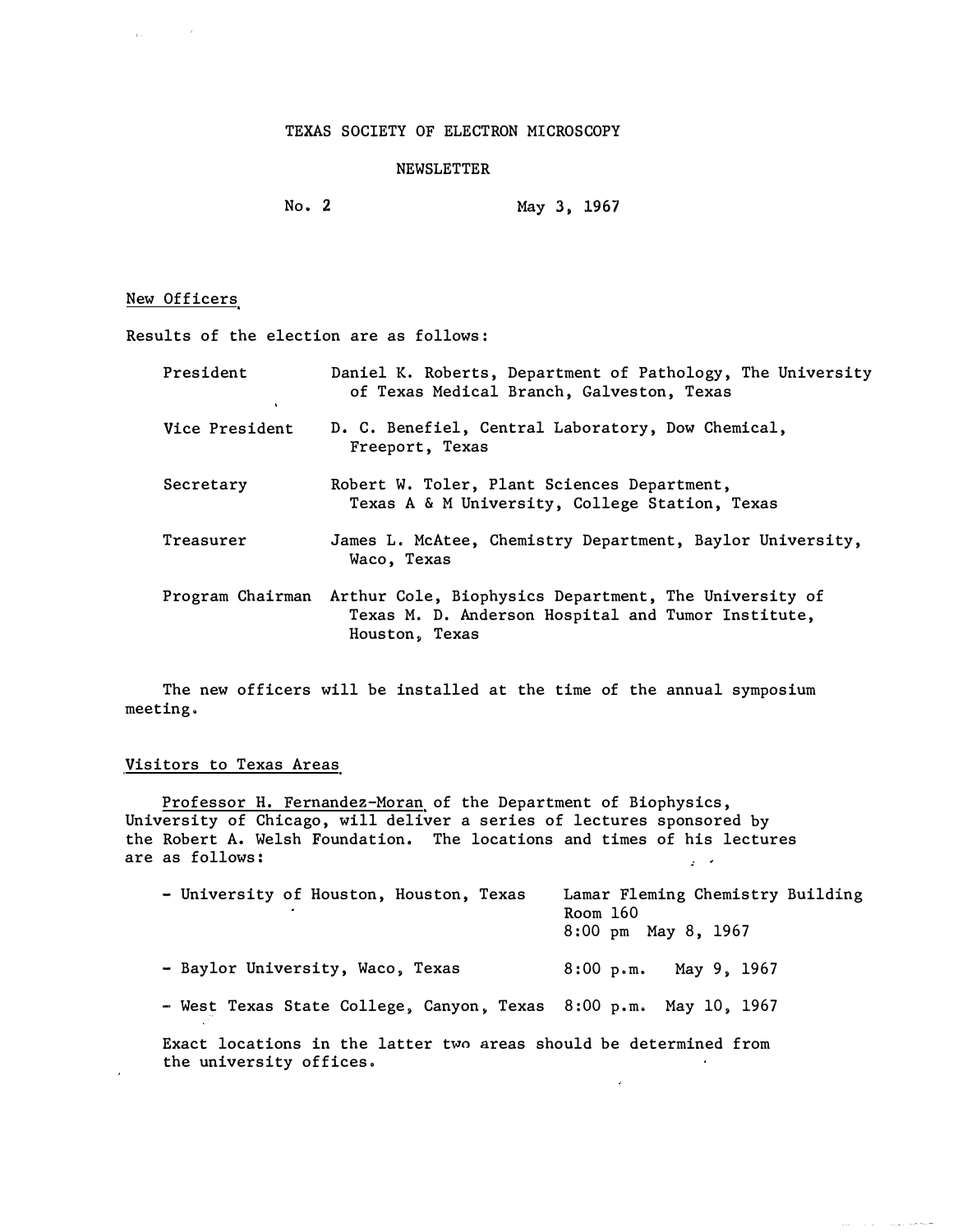Larry W. McDonald, M.D. of the Donner Laboratory of the University of California, will speak on the "Application of the Scanning Electron Microscope to the Study of Biological Material," at The University of Texas M. D. Anderson Hospital and Tumor Institute on Tuesday, May 23, 1967, at 12:00 noon in the auditorium.

Any interested persons are welcome at these lectures.

#### Corporate Members

It is of interest to the members to know the support given by the corporate member group and they are listed here for your information.

Bendix-Balzers Vacuum, Inc. Continental Carbon Co. W. H. Curtin & Co. Grids for Microscopy Ivan Sorvall, Inc. LKB Instruments, Inc. Mikros, Division of Varian Associates Perkins-Elmer Corp.

Philips Norelco Picker Nuclear, Division of Picker X-Ray Corp. Radio Corporation of America Shell Development Co. Siemens-America United Carbon Co. Zeiss

### Notes on Galveston Meeting, May 27, 1967

Program Schedule

| Registration                     |                   | $8:00 - 9:15$ am         |  |
|----------------------------------|-------------------|--------------------------|--|
| General Sessions                 |                   | $9:15 - 11:45$ am        |  |
| Luncheon and Business Meeting    | $11:45 - 1:00$ pm |                          |  |
| Afternoon Session                |                   | $1:00 - 4:30 \text{ pm}$ |  |
| Cocktails (courtesy of Flagship) |                   | $5:30 - 7:30 \text{ pm}$ |  |
|                                  |                   |                          |  |

Guest Speaker Dr. Dan Roberts, local arrangements chairman for the second anniversary meeting of the Texas Society for Electron Microscopy, announces that Robert D. Heidenreich, Member of the Technical Staff, Bell Telephone Laboratories, Murray Hill, N.J., will be a guest speaker at the Flagship meeting May 27, 1967. He is a Fellow of the American Physical Society and author of numerous publications. He is the author of a recent book, *Fundamentals of Transmission Electron Miorosoopy,* published by John Wiley and Son. His research interest is in the theory and practice of electron microscopy and he was the first to apply the dynamical theory of diffraction to the electron micrographs of thin crystals. He has recently achieved a point resolution of 2 A with a modified Siemens electron microscope. It is a pleasure to have his participation and thanks are in order to the Siemens Co. for making it possible.